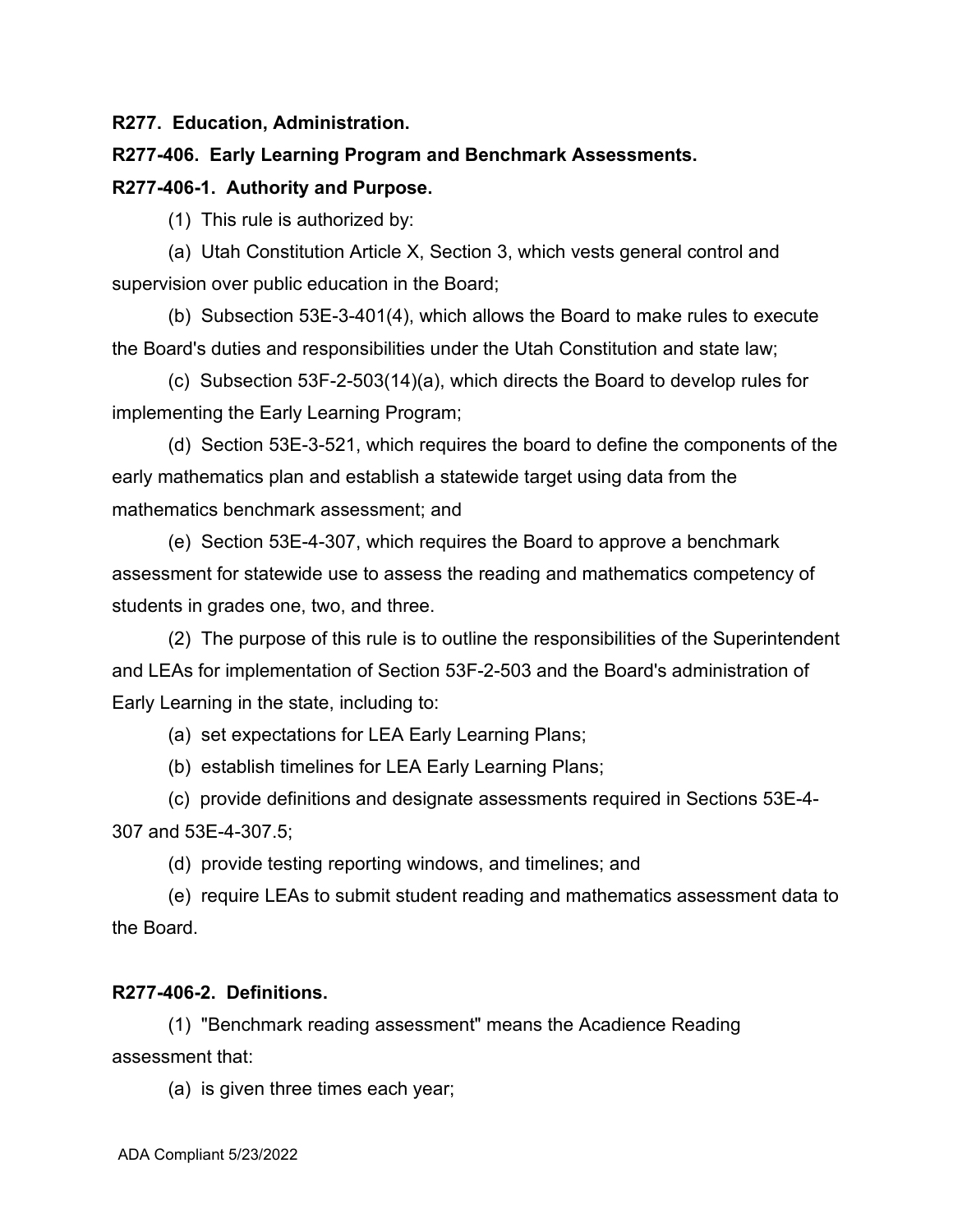(b) gives teachers information to:

(i) plan appropriate instruction; and

(ii) evaluate the effects of instruction; and

(c) provides data about student preparation for success on an end of year criterion referenced test.

(2) "Benchmark mathematics assessment" means the Acadience Math assessment that:

(a) is given three times each year;

(b) gives teachers information to:

(i) plan appropriate instruction; and

(ii) evaluate the effects of instruction; and

(c) provides data about student preparation for success on an end of year criterion referenced test.

(3) "Components of early mathematics" means the key areas of mathematical learning including:

(a) conceptual understanding;

(b) procedural fluency;

(c) strategic and adaptive mathematical thinking; and

(d) productive disposition.

(4) "Conceptual understanding" means the comprehension and connection of concepts, operations, and relations.

(5) "Evidence-based" means a strategy that has demonstrated a statistically significant effect on improving student outcomes.

(6) "Parental notification requirements" means notice by any reasonable means, including electronic notice, notice by telephone, written notice, or personal notice.

(7) "Plan" means the Early Learning plan described in Section 53G-7-218.

(8) "Procedural fluency" means the meaningful, flexible, accurate, and efficient use of procedures to solve problems.

(9) "Productive disposition" means the attitude of a student who sees mathematics as useful and worthwhile while exercising a steady effort to learn mathematics.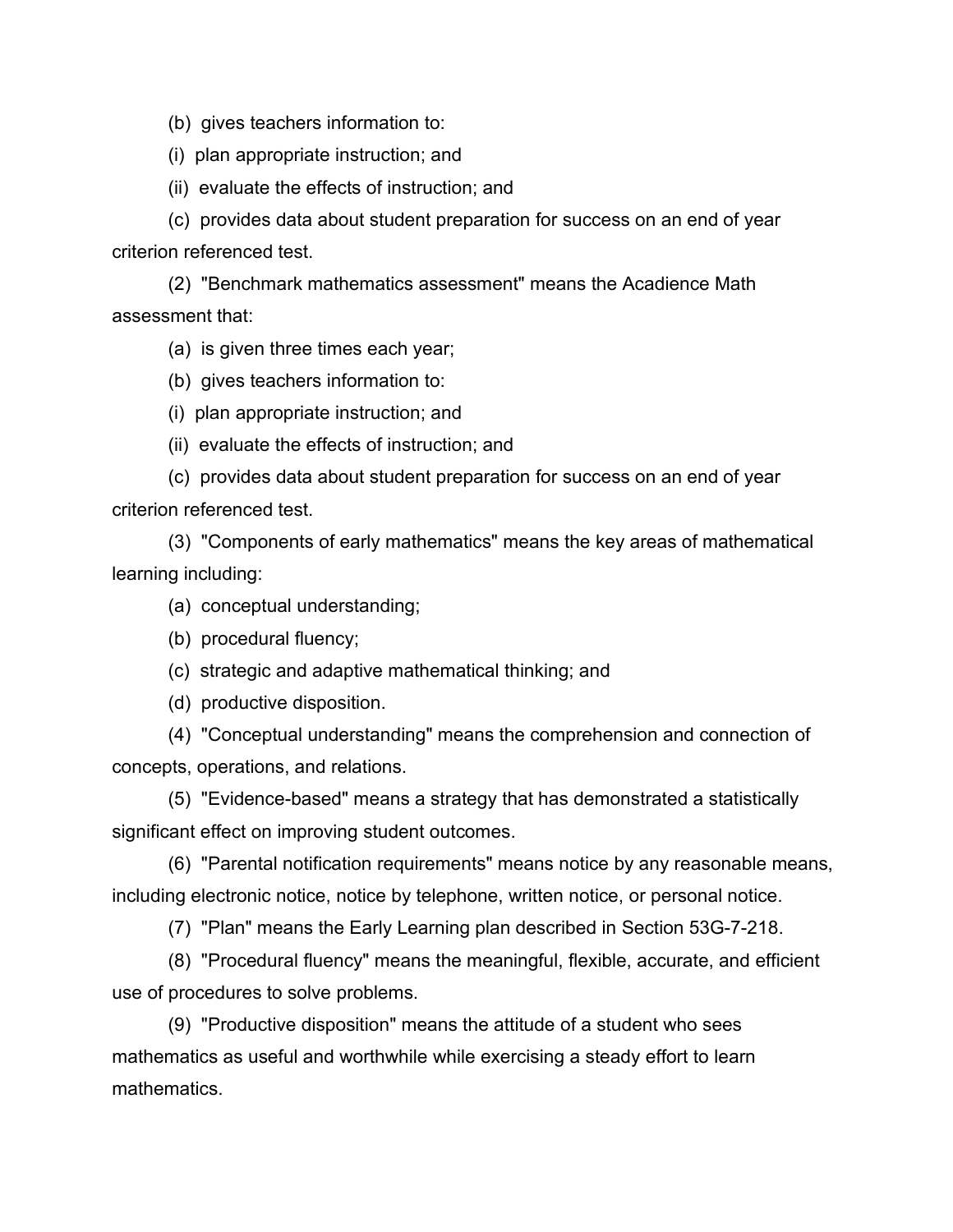(10) "Program money" means the same as that term is defined in Section 53F-2- 503.

(11) "Scoring below or well below benchmark" means that a student:

(a) performs below or well below the benchmark score on the benchmark reading or benchmark mathematics assessment; and

(b) requires additional instruction beyond that provided to typically-developing peers to close the gap between the student's current level of achievement and that expected of all students in that grade.

(12) "Remediation interventions" means reading or mathematics instruction or activities, or both, given to students in addition to their regular instruction, during another time in the school day, outside regular instructional time, or in the summer, which is focused on specific needs as identified by reliable and valid assessments.

(13) "Strategic and adaptive mathematical thinking" means the ability to formulate, represent, and solve mathematical problems with the capacity to justify the logic used to arrive at the solution.

(14) "Utah eTranscript and Record Exchange" or "UTREx" means the same as that term is defined in Section R277-404-2.

## **R277-406-3. Benchmark Reading and Mathematics Assessments.**

(1) Subject to legislative appropriations, and except as provided in Subsection (2), an LEA shall administer the benchmark reading and mathematics assessments in grade 1, grade 2, and grade 3 annually within the following testing windows:

(a) the first benchmark between the first day of school and September 30;

(b) the second benchmark between December 1 and January 31; and

(c) the third benchmark between April 15 and June 15.

(2) An LEA shall annually report benchmark reading and mathematics assessment results to the Superintendent by:

(a) October 30;

(b) February 28; and

(c) June 30.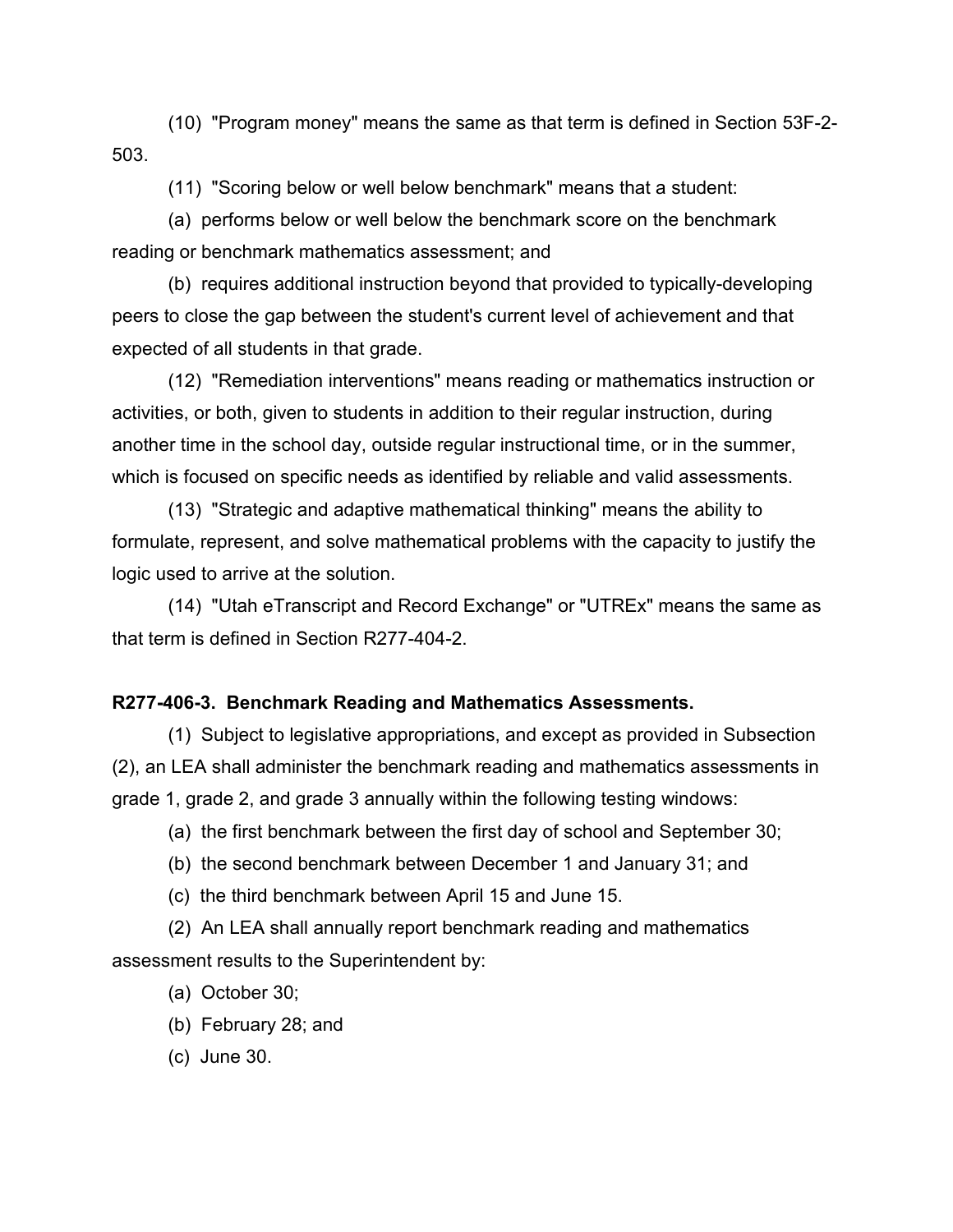(3) If the benchmark reading or mathematics assessment indicates a student is scoring below or well below benchmark:

(a) for reading, the LEA shall implement the parental notification requirements and evidence-based reading remediation interventions described in Section 53E-4-307;

(b) for mathematics, the LEA shall implement parental notification requirements similar to those described for reading in Subsection (4)(a) and evidence-based reading remediation interventions.

(4) An LEA shall report benchmark reading and mathematics assessment results annually to parents of students in grade 1, grade 2, and grade 3 by:

(a) October 30;

(b) February 28; and

(c) June 30.

(5) An LEA shall annually submit to UTREx the following information from the benchmark reading and mathematics assessment:

(a) whether or not each student received remediation intervention; and

(b) UTREx Special Codes related to the benchmark reading and mathematics assessment.

## **R277-406-4. Early Learning Plans -- LEA and Superintendent Requirements - Timelines.**

(1) To receive program money, an LEA shall submit:

(a) a plan in accordance with Subsections:

(i) 53F-2-503(4); and

(iii) 53G-7-218; and

(b) a plan that contains the components of early mathematics; and

(b) other required materials within established deadlines.

(2)(a) Any time before August 1, an LEA may submit its plan to the Superintendent for pre-approval; and

(b) For each LEA that submits a plan for pre-approval, the Superintendent shall provide feedback in preparation for the LEA submitting the plan to its local board;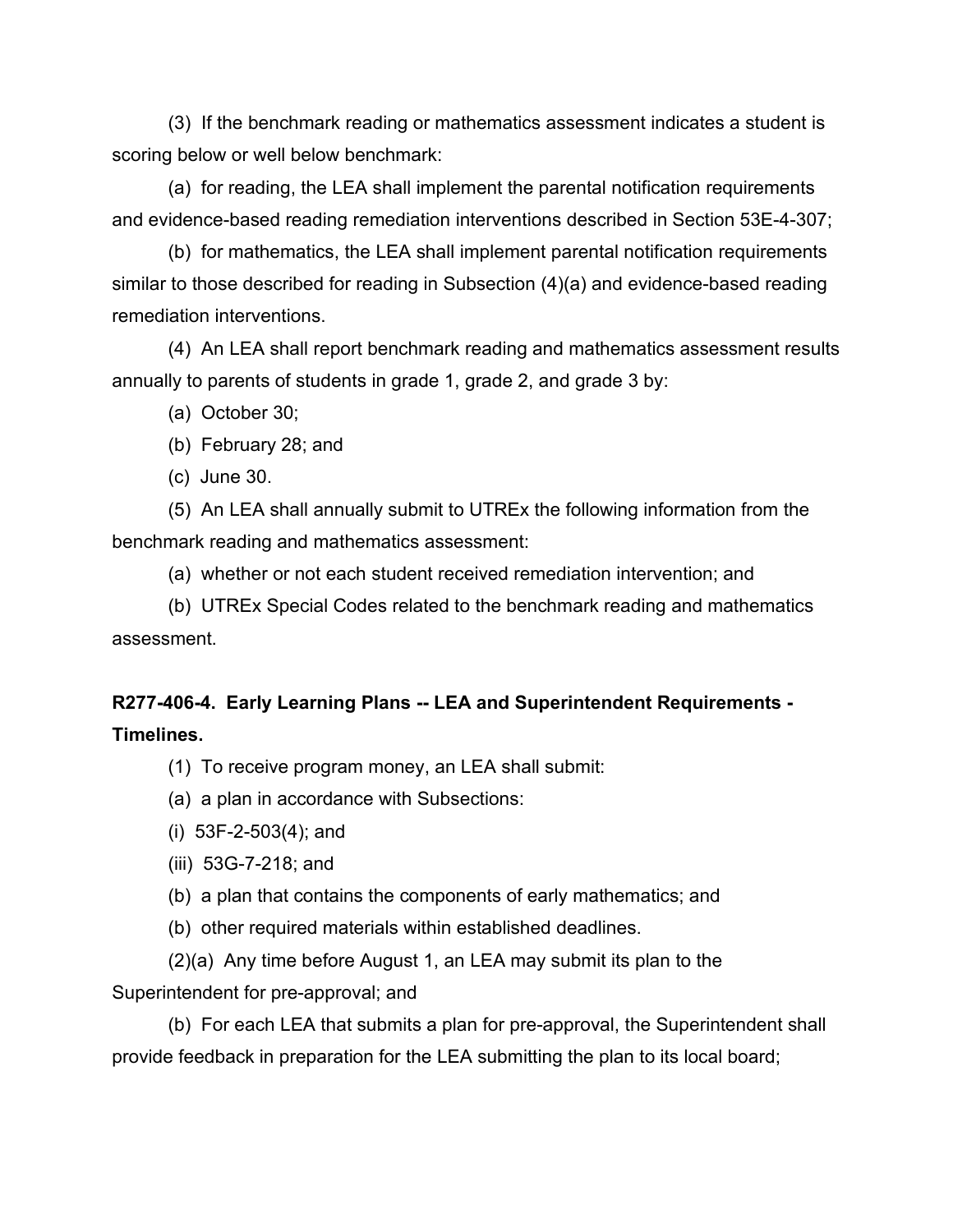(3) An LEA shall submit a final plan to the Superintendent no later than September 1 by 5:00 p.m. including:

(a) documentation that:

(i) the LEA's governing board reviewed and approved the LEA's plan in an open and public meeting; and

(ii) the plan was uploaded to the appropriate system as required by the Superintendent; and

(b) if necessary, a revised plan reflecting changes made to the LEA's plan by the LEA's governing board.

(4) Within three weeks of an LEA submitting a final, local board-approved plan to the Superintendent, the Superintendent shall notify the LEA if the plan was approved or if modifications to the plan are required.

(5) If the Superintendent does not approve an LEA's plan, the LEA may, by October 15:

(a) incorporate needed changes or provisions;

(b) obtain approval for the amended plan from the LEA's governing board; and

(c) resubmit the amended plan in accordance with Subsection (3)(a) of this part.

(6) If an LEA timely resubmits a plan that includes the required modifications, the Superintendent shall approve the plan by November 1.

(7) If an LEA fails to timely resubmit an acceptable plan by October 15, the LEA is not eligible for funding in the current school year.

(8) When reviewing an LEA plan for approval, the Superintendent shall evaluate:

(a) the extent to which the LEA's goals within the plan are ambitious, yet attainable; and

(b) whether the plan uses evidence-based curriculum, materials, and practices, which will support the LEA in meeting its growth goals.

(9) An LEA's goals, as outlined in the LEA's plan, shall be reported to the Superintendent using a digital reporting platform.

## **R277-406-5. Accountability and Reporting on Early Learning Plans.**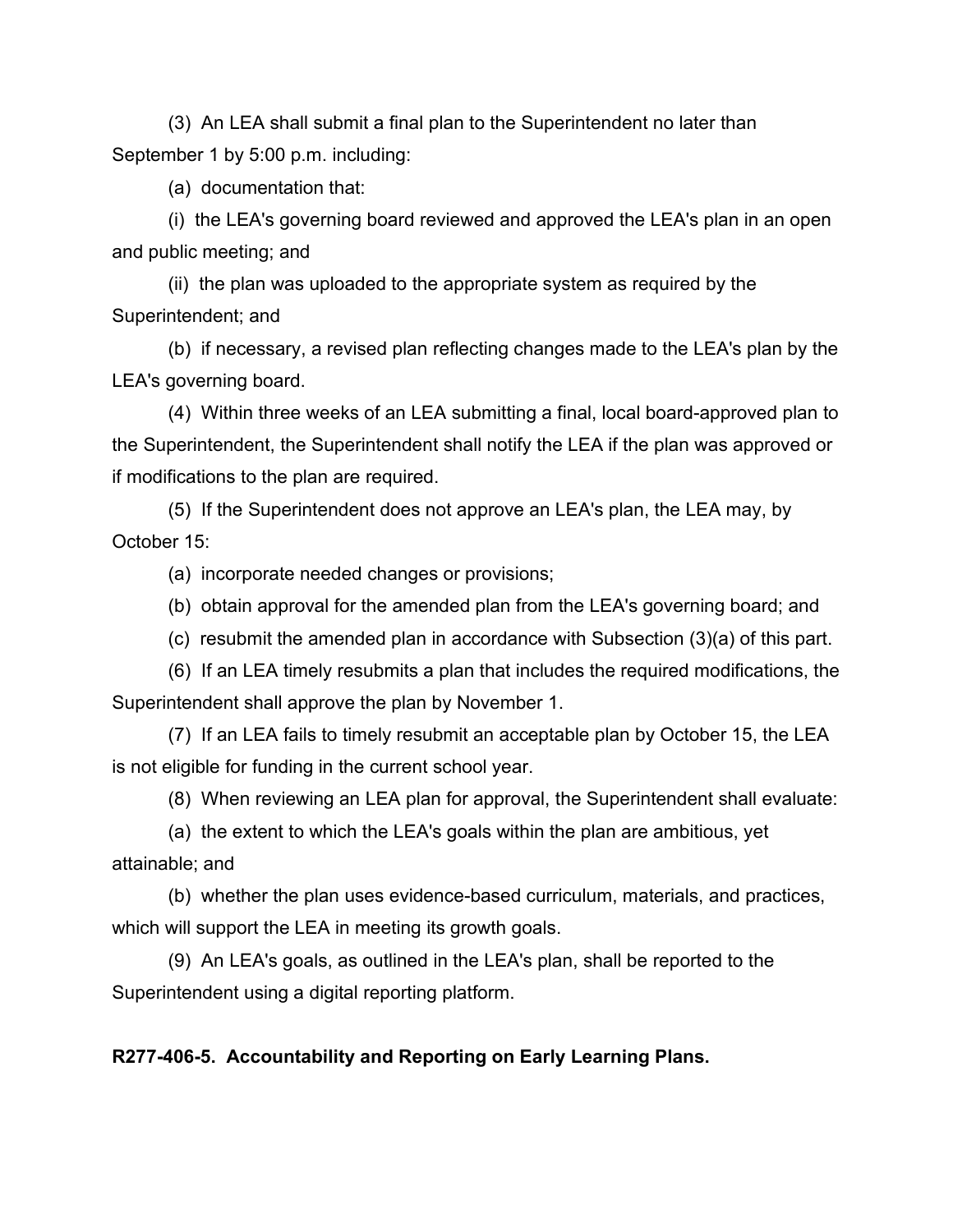(1) An LEA shall annually report progress toward the goals outlined in the LEA's plan to the Superintendent by June 30.

(2) In accordance with Section 53F-2-503 and 53G-7-218, a growth goal in an LEA's plan:

(a) is calculated using the percentage of students in an LEA's grades 1 through 3 who made typical, above typical, or well-above typical progress from the beginning of the year to the end of the year, as measured by the benchmark reading and mathematics assessment;

(b) sets the literacy target percentage of students in grades 1 through 3 making typical or better progress at a minimum of 60%; and

(c) sets the mathematics target percentage of students in grades 1 through 3 making typical or better progress at a minimum of 60% beginning in the 2021-2022 school year.

(3) The Superintendent shall use the information provided by an LEA described in Subsection R277-406-4 to determine the progress of each student in grades 1 through 3 within the following categories:

- (i) well-above typical;
- (ii) above typical;
- (iii) typical;
- (iv) below typical; or
- (v) well-below typical.

(4) If an LEA does not make sufficient progress toward its plan goals for two consecutive years, as defined in Subsection (5), the Superintendent shall assign the LEA to the Early Learning System of Support and require the LEA to participate in interventions to improve early literacy, early mathematics, or both.

(5) Accept as provided for in Subsection (6), consistent with Section 53G-7-218, sufficient progress toward plan goals means the LEA meets:

- (a) the state's growth goals for literacy and math; and
- (b) at least one of the LEA-designated goals addressing performance gaps.